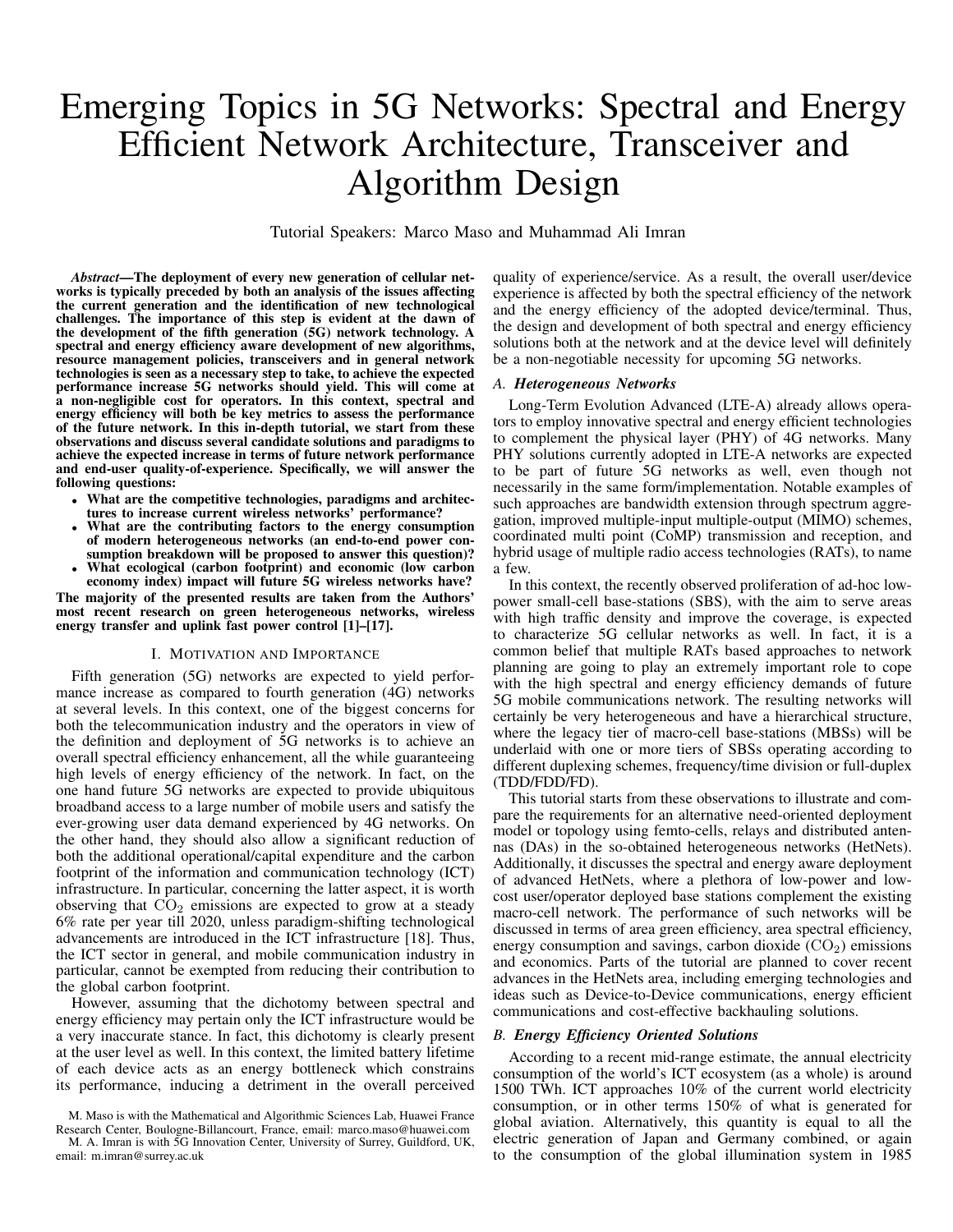[19]. Several state-of-the-art solutions and paradigms have been proposed to achieve the expected future decrease of these figures, all the while guaranteeing the desired spectral efficiency and end-user quality-of-experience increase. In particular, examples of considered candidate remedies are: (i) enhanced BS energy efficiency by improving power amplifier technology; (ii) power saving protocols, e.g., BS sleeping, which enables inactive operation mode for BSs under low load conditions; (iii) schemes such as cellbreathing and cell-zooming, where different cells adapt their size depending on the received interference or traffic load conditions; (iv) renewable energy sources exploitation (especially in the offgrid sites).

Switching the focus to the end device/user, a very promising approach to address the energy scarcity problem has been gaining momentum lately, i.e., the design and implementation of energy harvesting devices, to scavenge energy from ambient heat, light, vibrations and so on. In the context of wireless communications, energy harvesting techniques have grown from long-established concepts into devices for powering ubiquitously deployed sensor networks and mobile electronics [20]. In this regard, a recent research front [21] envisions the idea of harvesting energy from the radio frequency (RF) signals typically used to transmit information and energy simultaneously in a wireless communication. Interestingly, the massive deployment of radio transmitters, which broadcast a significant and controllable amount of RF energy to remote devices, intrinsically provides an abundance of energy sources for harvesting purposes. This could lead to the design of self-sustainable transmissions in which the mobile users would receive both energy and information from the MBSs/SBSs, i.e., by means of the so-called simultaneous information and power transfer (SWIPT), increasing their battery lifetime.

This tutorial illustrates and discusses all the aforementioned aspects both from the network and an end-user perspective. Specific focus is devoted to the design of novel energy-harvesting oriented transceivers and algorithms, and to the introduction of the so-called wireless powered networks (WPN).

#### II. OBJECTIVES AND TIMELINESS

This in-depth tutorial is built upon the expertise of the Authors in advanced strategies for green networks deployment, and focuses on a series of emerging state-of-the-art topics in 5G networks. In particular, it gives comprehensive and balanced coverage of novel technologies that will drive the future network architecture, transceiver and algorithm design. Specific attention will be devoted to the potential application of such tools to achieve the spectral and energy efficiency improvement that is expected from 5G wireless networks. At the dawn of 5G standardization, this is certainly a timely tutorial that aims at further steering the directions of research in view of 5G networks and assist both the academic and industrial community in setting up their future goals and objectives.

This tutorial is suitable for people with a general background on wireless communication technologies. The mathematical content is kept to a level at the reach of graduate level students, researchers and experts from academia and industry. The technical part follows the same logic. In fact, this tutorial is designed to offer a wide range of benefits to a larger set of potential attendees: for instance, beginners can learn about new technologies such as wireless power transfer and full-duplex transceiver design; researchers can understand the extensive theoretical developments in the design of green heterogeneous networks; industrial and academic experts can learn about the energy economics and ecological impacts of the discussed technologies for a sustainable development of telecommunications industry. Thus, we expect that this tutorial will attract both graduate level students, researchers and leading experts from academia and industry as well as anyone who is interested in learning about 5G networks, their deployment issues and current research trends. This has been confirmed by the response during our recently well attended tutorials in IEEE ICC 2014, EUCNC 2015 and IEEE CAMAD 2015.

General features of this tutorial are the following:

- It presents a thorough review of the motivation and the taxonomy of spectral and energy efficient 5G wireless networks;
- It introduces many state-of-the-art techniques, e.g. energy efficiency based on power control, cognitive interference reduction, resource allocation, wireless-powered network architecture and transceiver design, all framed in the context of future 5G networks;
- It presents a comprehensive and detailed comparative study, supported by simulations and illustrative examples of several network deployment configurations;
- It is supported by list of strong references in the relevant areas;
- The slides present a contemporary tutorial type presentation in order to make it understandable to most of the audience;
- The slides include excellent graphical illustrations to highlight the technical description of the system, when necessary, and its implementation;
- Interestingly, the content of the tutorial and its maturity, is such that the tutorial itself can occupy either a half-day (2h 30 minutes) or a full-day (5 hours) slot, depending on both the available slots and the decisions of the organizing committee. In this sense, our proposal is flexible and provides details about both possibilities.

We start by describing the outline of the half-day version.

#### III. HALF-DAY FORMAT

In this case, the tutorial is organized in 6 parts. Part 1 presents a typical tutorial style coverage on current profile of mobile networks, and significance of energy efficiency in view of the deployment of 5G networks. Part 2 is more focused on the design of energy efficient advanced HetNets; relevant design aspects such as future network architectures and resource allocation algorithms are discussed for different types of HetNets configurations. Part 3 provides an in-depth investigation on the performance analysis of HetNets in terms of area spectral and area green efficiency; the study is supported by detailed comparative results and discussions, with illustrative examples and simulations. Backhaul capacity requirements and energy efficiency of backhaul are also covered. Part 4 discusses the economics and ecology of several configurations of advanced HetNets by presenting some case studies based on regional and national statistics, with special focus on cost savings associated with energy and  $CO<sub>2</sub>$  production savings. Part 5 of the tutorial presents a historical and technical introduction of a recent and promising solution to energy-constrained wireless networks, i.e., energy harvesting and the exploitation of the socalled wireless energy transfer. In this context, the concept of wireless powered network is introduced, and its architectures and main paradigms are discussed. Finally, Part 6 introduces the notion of self-sustainable systems and provides relevant case studies, with specific focus on energy-recycling oriented transceiver design for 5G networks, corroborating them with state-of-the-art results on the subject.

### *A. Schedule*

The proposed content of the tutorial in this case is the following:

- 1) Moving toward spectral and energy efficient 5G Networks (20 minutes)
	- (1.1) Relevance of Energy efficiency in 5G networks
	- (1.2) Cellular traffic classification and profiling and associated carbon footprint of 5G networks
	- (1.3) Taxonomy of main approaches for building Green 5G networks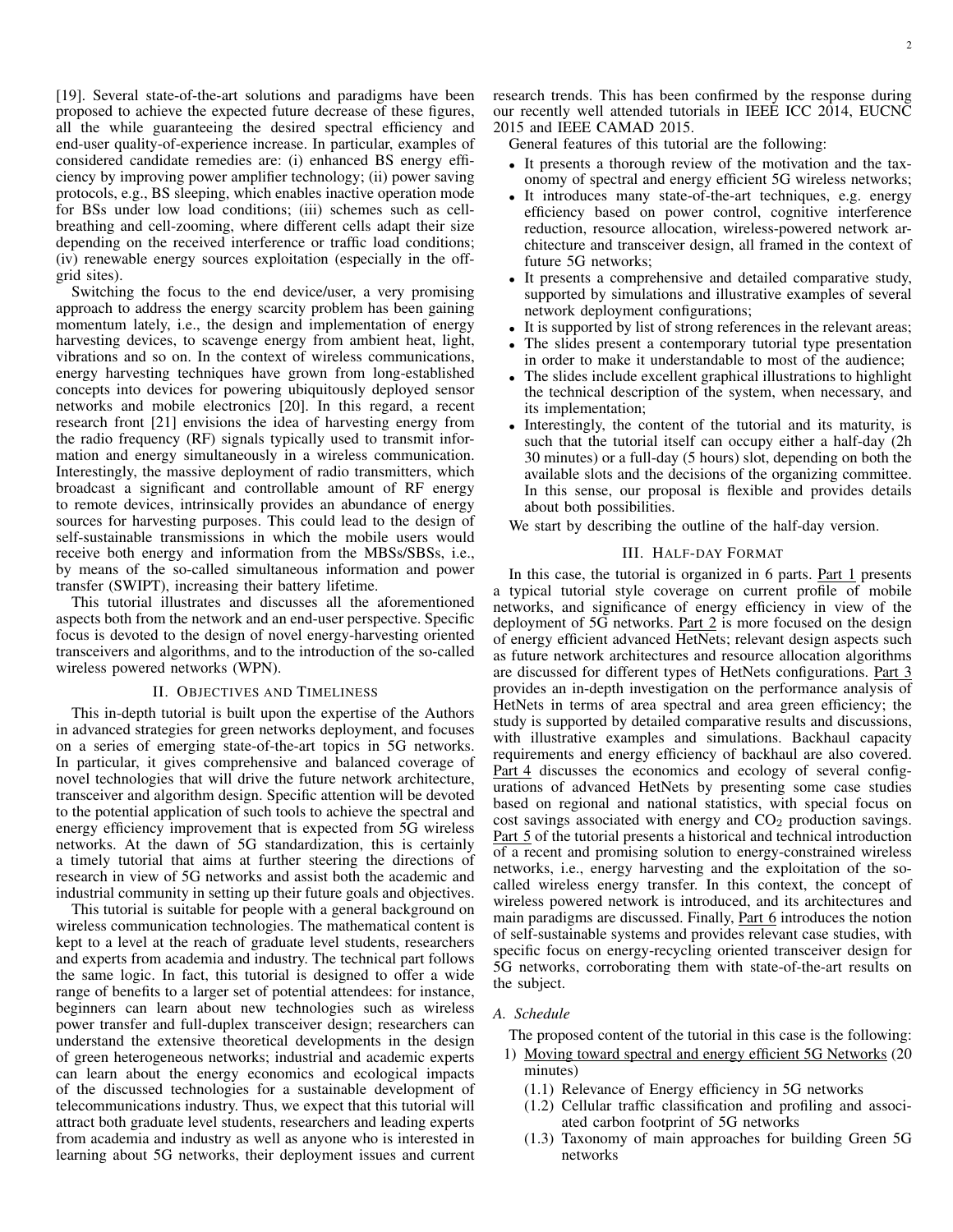- 2) HetNets: From Theory to Practice (20 minutes)
	- (2.1) Introduction to HetNets and types of multi-radios access technologies (femtos, DAs, Relays)
	- (2.2) Benefits and challenges of HetNets (coverage, capacity, offloading, mobility etc.)
	- (2.3) Network deployment strategies (interference, bandwidth partition, user distribution and propagation models)
- 3) Spectral and Energy Performance Analysis (20 minutes)
	- (3.1) Performance analysis based on area green efficiency (AGE) and area spectral efficiency (ASE) for HetNets
	- (3.2) End-to-end breakdown of total power consumption including uplink and downlink
	- (3.3) Backhaul capacity requirements and backhaul energy efficiency (BEE)
- 4) Economics and Ecology of HetNets (20 minutes)
	- (4.1) Reduction in  $CO<sub>2</sub>$  emissions ( $CO<sub>2</sub>$  emissions forecast till 2020)
	- (4.2) Low Carbon Economy Index Evaluation for several cellular topologies
	- (4.3) Cost Savings associated with energy and  $CO<sub>2</sub>$  emissions savings
	- (4.4) Overview of Capital and Operational Expenditure (CAPEX and OPEX)
- 5) Wireless Energy transfer (WET): introduction (20 minutes)
	- (5.1) Energy harvesting for 5G networks
	- (5.2) Historical introduction to WET
	- (5.3) Technical introduction and circuit design for WET
	- (5.4) Practical challenges for WET
	- (5.5) Architectures and Paradigms for wireless powered networks (WPN)
- 6) Self-sustainable systems and energy recycling strategies (50 minutes)
	- (6.1) Self-sustainable transmissions: the case of orthogonal frequency division multiplexing (OFDM)
	- (6.2) Energy recycling strategies: case studies (single- and multi-antenna settings)
- 7) Conclusions

Alternatively, if the format of the tutorial will be full-day, the structure would be the one detailed in the following section.

## IV. FULL-DAY FORMAT

In this case, the tutorial is organized in 8 parts. Part 1, Part 2 and Part 3 are a broader version of their half-day counterparts. Part 4 covers emerging device-centric architectures and techniques for 5G, including device-to-device D2D communications, caching and its impact on the energy consumption/efficiency of future 5G networks. Part 5 presents a broader version of Part 4 of the halfday tutorial. In particular, it discusses the economics and ecology of several configurations of advanced HetNets by presenting some case studies based on regional and national statistics, with special focus on cost savings associated with energy and  $CO<sub>2</sub>$  savings. Part 6 of the tutorial presents a historical and technical introduction of a recent and promising solution to energy-constrained wireless networks, i.e., energy harvesting and the exploitation of the so-called WET. Part 7 is entirely devoted to the detailed introduction of WPN, encompassing aspects such as possible WPN architectures, design paradigms, resource allocation and scheduling algorithms, MAC and routing protocols. Finally, Part 8 presents a broader version of its half-day counterpart, i.e., Part 6 of the halfday tutorial. Specifically, it introduces the notion of self-sustainable systems and provides relevant case studies, with specific focus on two different applications: self-sustainable OFDM communications and energy-recycling oriented transceiver design for 5G networks.

State-of-the-art results on the subject are presented to corroborate the theoretical definitions and notions.

### *A. Schedule*

The proposed content of the tutorial in this case is the following:

- 1) Moving toward spectral and energy efficient 5G Networks (30 minutes)
	- (1.1) Relevance of Energy efficiency in 5G networks
	- (1.2) Cellular traffic classification and profiling and associated carbon footprint of 5G networks
	- (1.3) Taxonomy of main approaches for building Green 5G networks
	- (1.4) Competition and demand (present green profiles, future trends and challenges)
- 2) HetNets: From Theory to Practice (30 minutes)
	- (2.1) Introduction to HetNets and types of multi-radios access technologies (femtos, DAs, Relays)
	- (2.2) Benefits and challenges of HetNets (coverage, capacity, offloading, mobility etc.)
	- (2.3) Network deployment strategies (interference, bandwidth partition, user distribution and propagation models)
	- (2.4) Uplink and downlink power control schemes and their usage
- 3) Spectral and Energy Performance Analysis (30 minutes)
	- (3.1) Performance analysis based on area green efficiency (AGE) and area spectral efficiency (ASE) for HetNets
	- (3.2) End-to-end breakdown of total power consumption including uplink and downlink
	- (3.3) Backhaul capacity requirements and backhaul energy efficiency (BEE)
	- (3.4) Interference management analysis and comparisons for several configurations
- 4) Green Device-Centric Architectures and Techniques (30 minutes)
	- (4.1) Device Centric communication
	- (4.2) Options to extend the battery life-time of a mobile device in a wireless network
	- (4.3) Cognitive small-cells: Interference reduction and adaptive beamforming
	- (4.4) Caching in D2D communications
- 5) Economics and Ecology of HetNets (30 minutes)
	- $(5.1)$  Reduction in CO<sub>2</sub> emissions (CO<sub>2</sub> emissions forecast till 2020)
	- (5.2) Low Carbon Economy Index Evaluation for several cellular topologies
	- (5.3) Cost Savings associated with energy and  $CO<sub>2</sub>$  emissions savings
	- (5.4) Overview of Capital and Operational Expenditure (CAPEX)
- 6) Wireless Energy transfer (WET): introduction (30 minutes)
	- (6.1) Energy harvesting for 5G networks
	- (6.2) Historical introduction to WET
	- (6.3) Technical introduction and circuit design for WET
	- (6.4) Practical challenges for WET
- 7) Wireless powered networks (WPN) (20 min)
	- (7.1) Architectures and Paradigms for WPN
		- (7.2) Design of WPN (Resource allocation, scheduling, cognitive radio networks)
		- (7.3) Protocols for WPN (MAC, Routing)
- 8) Self-sustainable systems and energy recycling strategies (1 h and 40 minutes)
	- (8.1) Battery-less devices: myth or reality?